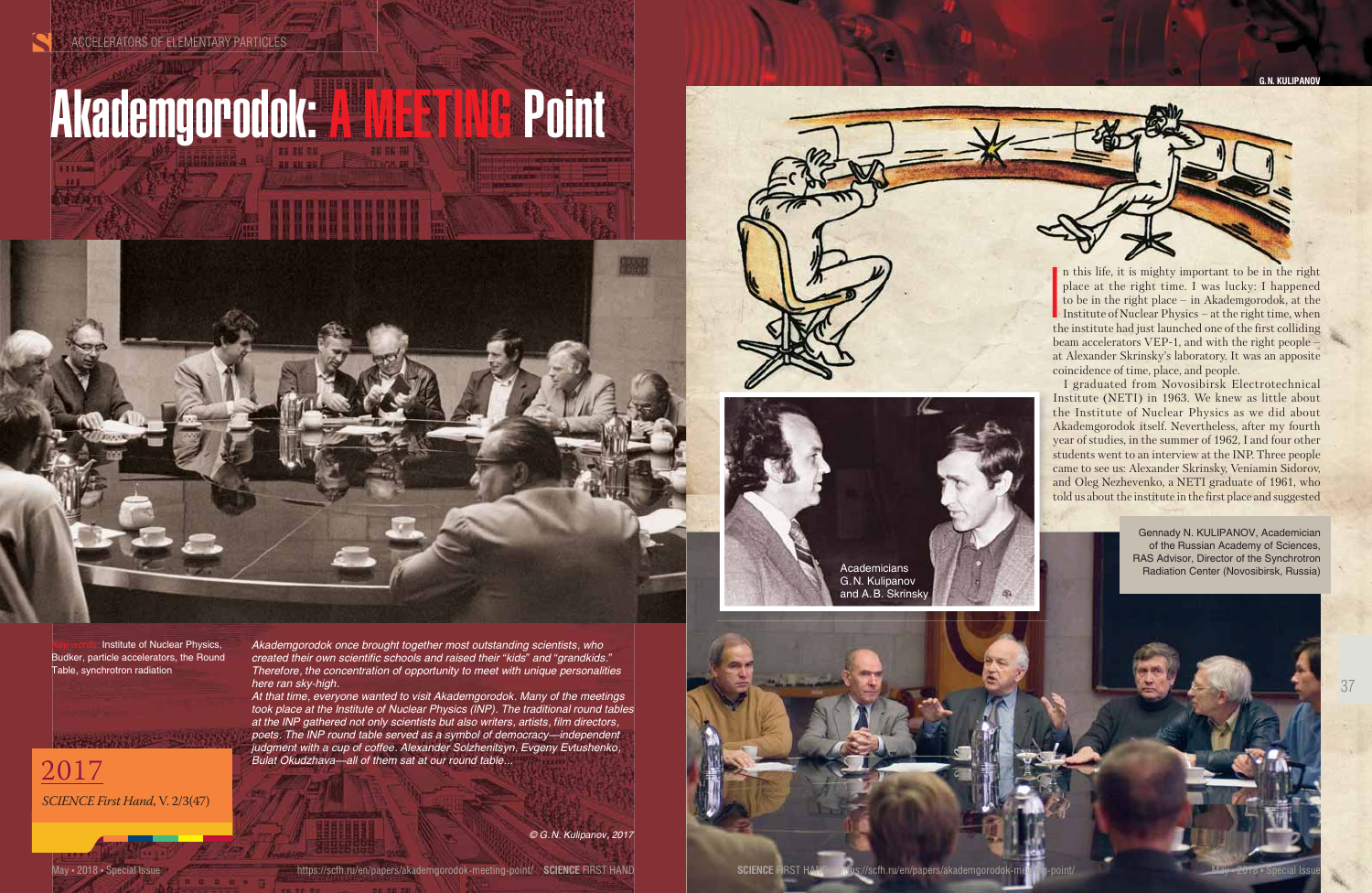#### ACCELERATORS OF ELEMENTARY PARTICLES

we should come. We had a talk in one of the rooms, beginning with technical questions, and then someone asked me why I, with my major in electronic instruments, wanted to work at the INP. I mustered courage and said, "Listen, nuclear physics is utterly impossible without the achievements of electronic technology."

All the five of us were accepted. I happened to take my practical training at Skrinsky's laboratory, wrote a degree thesis, and, after I received my degree, in September 1963, I began working at the institute.

#### The key element was Budker

The INP has always been an independent democratic venue, but not politically. When a scientist becomes involved in politics, nothing good comes from it. When the whole institute becomes involved, it is a sure death for the organization. However, the freedom of scientific creativity, freedom of discussion, freedom of scientific ideas – this is the INP's style, which has persisted till this day. Andrei Mikhailovich Budker started a wonderful tradition to hold scientific councils at a round table. The councils met without a prior approved agenda. At first, these were general meetings for all the staff of the institute, where everyone could take part in the discussion and present their research. As the staff grew bigger, a grand council appeared, which gathered laboratory and department heads and administration, while young researchers met at sectional councils. The latter focused, as a rule, on issues within thematic areas, such as accelerator physics, plasma physics, elementary particles, or synchrotron radiation. Budker always said that he needed to see the eyes of the young and understand the response of young researchers



to his words. At these councils Andrei Mikhailovich often "preached sermons." He walked around the table and spoke, for instance, about teacher-student relations or the relationship between fundamental and applied sciences, another age-old question he put a lot of thought into.

This tradition is still alive. Of course, today the scientific secretary sometimes e-mails us the agenda of the meeting – bureaucratic elements penetrate into the life of scientists too. However, the round tables with their freedom of speech and shiny coffee pots with freshly brewed coffee, all this remains unchanged.

> "Studying only by textbooks, monographs, and articles is like trying to master the secrets of the pianist's art from a teach-yourself book. <…> The same with science: without a good school, one cannot master the secrets of research craftsmanship. It is no accident that good physicists are born where there is a good school..."

Good coffee has always been a necessary element of the INP round tables; we were very sensitive about it. Even when we could not find good coffee in Novosibirsk, everyone who went on a business trip to Moscow came over to a coffee shop in Kirov Street (now Myasnitskaya

Round table at the INP SB RAS: discussion of the project to design a free-electron laser for photochemical studies in 1989 (*left*) and discussion of a new bright synchrotron radiation source project in 2015 (*right*)

*V. I. Kogan:* "Migdal had a washstand in his office. The water jet from the faucet diverted noticeably when one brought an electrified comb to it. I called this system a ratiometer (from the Latin word ratio meaning 'reason'). Budker demonstrated that the above effect from his trousers (on his lower back) was much stronger than from my head. This clearly showed the proportion between our physical qualifications. What can a man do?"

*Academician G. I. Budker. Essays. Recollections, 1988*

*A. M. Budker:* "Does a scientist need students? This is a far-fetched question. It's like asking if people need children. It is our students who continue the work that we started and bring it to a logical conclusion. And their students will finish what they won't be able to. This is how science moves forward. A teacher becomes immortal in his students, like every person becomes immortal in their children… Without helpers, and students are, first of all, helpers, even a most gifted person will find it hard to do something in modern science. However, it's not only that. When we raise children, we, as a rule, think neither about the future of human race nor about providing support for ourselves in the old age. The same with scientists: when we educate our students, we submit to an instinct that is close to the instinct of procreation. We experience natural joy even when our students leave us for an independent scientific life. We only wish they were good scientists… Those making their first steps in science do not need proof how important it is to have a kind and wise mentor. Every scientist, if you ask them, will always remember to whom they owe their first, just awakened interest in knowledge, who gave them good advice in choosing their first area of research, without which one cannot learn to overcome setbacks, and many, many others, without whom no researcher will develop.

*R. K. Notman, Continuity, 2007*

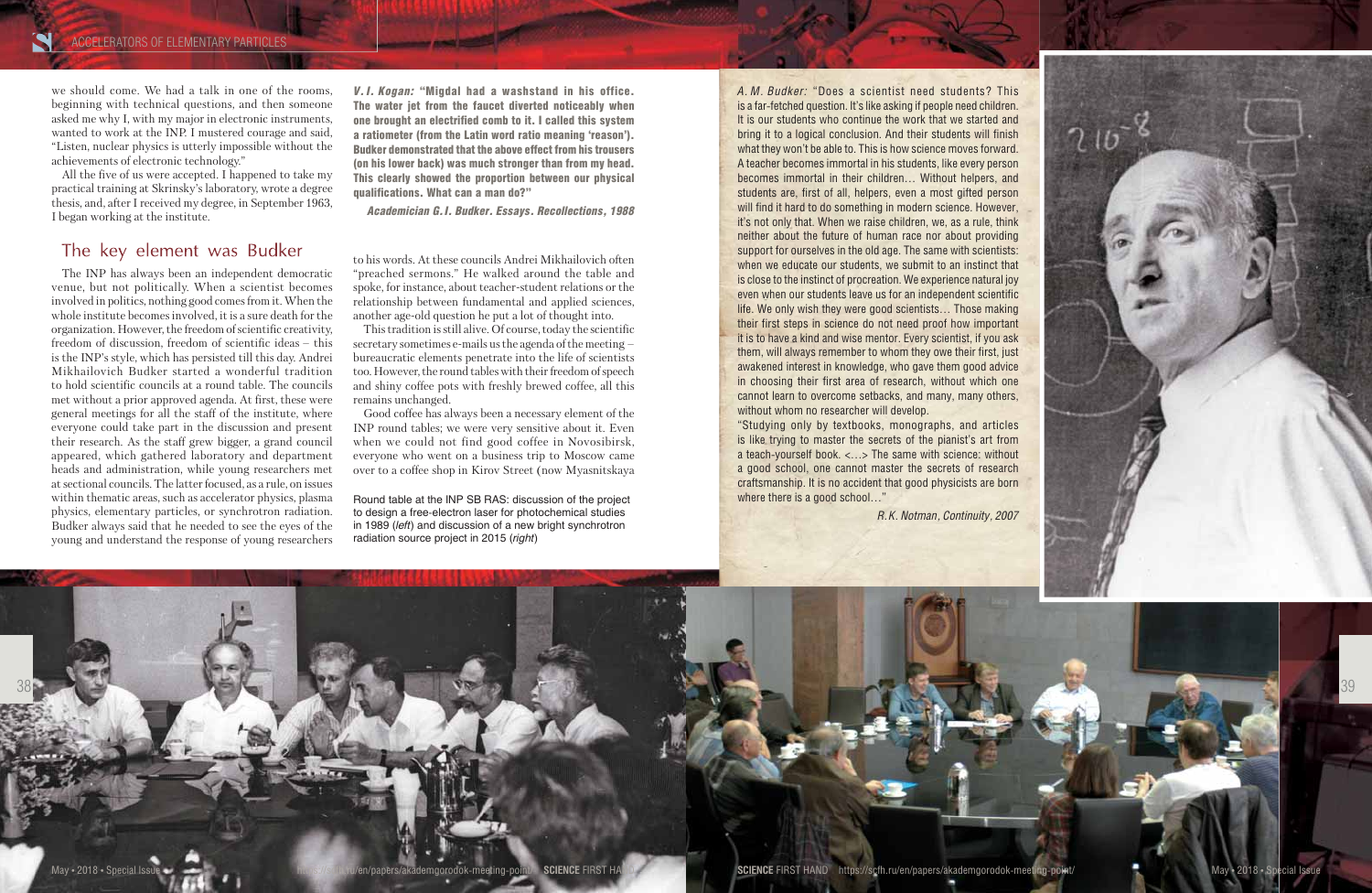Street): what smells there were! We bought coffee beans and brought them to Novosibirsk; here we ground them and brew coffee. But those were just appearances, the key element was always Andrei Mikhailovich Budker – he set the tone of scientific discussions, creating an atmosphere of independence and freedom.

Everything that Budker did was filled with his personal philosophy. Even the jokes he liked to tell so much were not just funny but had a philosophical overtone. Andrei Mikhailovich was a great laugher and managed to bounce back with a smile from most awkward moments.

#### Guests of the INP





In the 1970s, we began to develop a new area of research at the INP, focusing on different ways of generation and use of synchrotron radiation. We looked for how to obtain very intensive beams of Mössbauer quanta using synchrotron radiation. We named the scheme *nuclear Bragg monochromatization of beams* and started experiments. Amidst that, I got a call from Academician Goldansky, the chairman of the synchrotron radiation commission of the USSR Academy of Sciences and an old friend of Rudolf Mössbauer. He said to me over the phone, "Gena, Mössbauer is coming over (he was already an Honorary Academician of the USSR Academy of Sciences) to Russia and he wants to go to Novosibirsk and visit the INP."

We received the guest, showed him the institute, and then I drove him to Novosibirsk Opera and Ballet Theater. On the way, I told him about the Trans-Siberian Railway and how it changed our city; I also told him how World



of independent thinkers was distorted differently. For example, a major on TV says, 'I belong to intelligentsia because I'm a major.' This is a very Bolshevik approach: If I'm wearing glasses and a hat, and even have a degree, I'm a member of intelligentsia. But I met intelligent people among laborers and vulgar ones among Academicians. "Until we learn to define what freedom is, what intelligentsia is, until we see the difference between freedom and will and understand what democracy is, we will be an uncivil society" *INP Meetings, 2015*

"A sincere and direct person, Eldar Ryazanov endeared everyone to himself from the very first minutes, when he said that he felt very uneasy in that room because he didn't know physics at all. When he went to school – this was the war years – there were simply no teachers of physics: his school-leaving certificate states N/A for this subject. This confession evoked compassion in the hearts of our physicists and immediately created a friendly and relaxed atmosphere. The INP Deputy Director Veniamin Sidorov made a traditional speech about the INP history and rules, about its fight for survival; our guest listened to him with sincere interest, and his unexpected questions cheered up the audience, who burst with approving laughter. So, Eldar Ryazanov asked whether it was possible to neutralize hazardous politicians, like hazardous beetles, with the help of our industrial accelerators. The INP physicists had to admit that they had not yet thought about such an application of their products"

*INP Meetings, 2015*

*G. N. Kulipanov:* "It is generally believed that a teacher is someone older than you. Yes, the first people who instilled in me a love of knowledge were my school teachers: M. I. Golov, my teacher of mathematics, and M. T. Migasov, my teacher of literature. My teachers at the INP were Alexander N. Skrinsky and Boris V. Chirikov. However, mature age is not a necessary attribute of a teacher. When I came to work at the VEPP-3 facility, there was a great team of young scientists: N. A. Vinokurov, E. A. Perevedentsev, N. A. Mezentsev. I was lucky again to be at the right time in the right place, next to the right people. To learn from young people, especially talented ones, is a completely different learning experience, but it really is a learning experience"

At the famous round table of the Institute of Nuclear Physics—the writer and poet Bulat Okudzhava. September 6, 1993. *SB RAS Photo Archive*

> The famous film director Eldar Ryazanov at the Institute of Nuclear Physics. December 12, 1994. *SB RAS Photo Archive*

*A. I. Solzhenitsyn:* "…Of course, time does not spare us, and our lives won't be long. One can only wonder how people in many places, like your institute, still manage to keep going. What have we turned into on the national scale, having lost twenty-five million people and not caring about this loss? At many meetings I heard, 'Oh, why did we start this perestroika? Everything was okay, more or less." But now we have to pay for many things at once.

"Our country went through an incredible psychological shock leading to a total destruction of concepts about how to live and what to do in 1930—1931. It was a blow that completely crushed the people's psyche, especially the intelligentsia. It was impossible to get through this poisoned zone; there was no hope. Many people experience this now, believing it's a unique case. No, it's not unique. It happens in the life of individuals, individual families, and, sometimes, individual nations that they get into so uncomfortable, adverse – words can hardly describe it – tense, impossible conditions that they

must go through if they still live. One needs to find in oneself a source of emotional strength and resilience, and although science may suffer, but it has a lot of resilience, unlike in other places, where there is no strength to endure hardships. A very grave condition – it goes without saying"

*INP Meetings, 2015*

The writer Alexander Solzhenitsyn at the Institute of Nuclear Physics. June 28, 1994. *SB RAS Photo Archive*

*B. Sh. Okudzhava:* "On the one hand, I'm a happy man: I witnessed how everything that plagued our life broke apart. On the other hand, I feel much bitterness because this collapse has led to tragedies and sorrows. Apparently, this is one of the simplest operations. I just do not know if we are breaking it or it is breaking apart by itself. I think that it's breaking itself, mainly in terms of time. For example, we keep saying, 'Gorbachev destroyed the Soviet Union.' But I have a vision of a big elephant led on a rein by a man. Everyone admires the animal and screams: 'Oh, what a giant elephant! The largest one in the world!' The elephant paces slowly, gets sick, burns, rots, and one day, it falls down. Then they all attack the person who led him, shouting: 'You killed the elephant!'"

*INP Meetings, 2015*

#### ACCELERATORS OF ELEMENTARY PARTICLES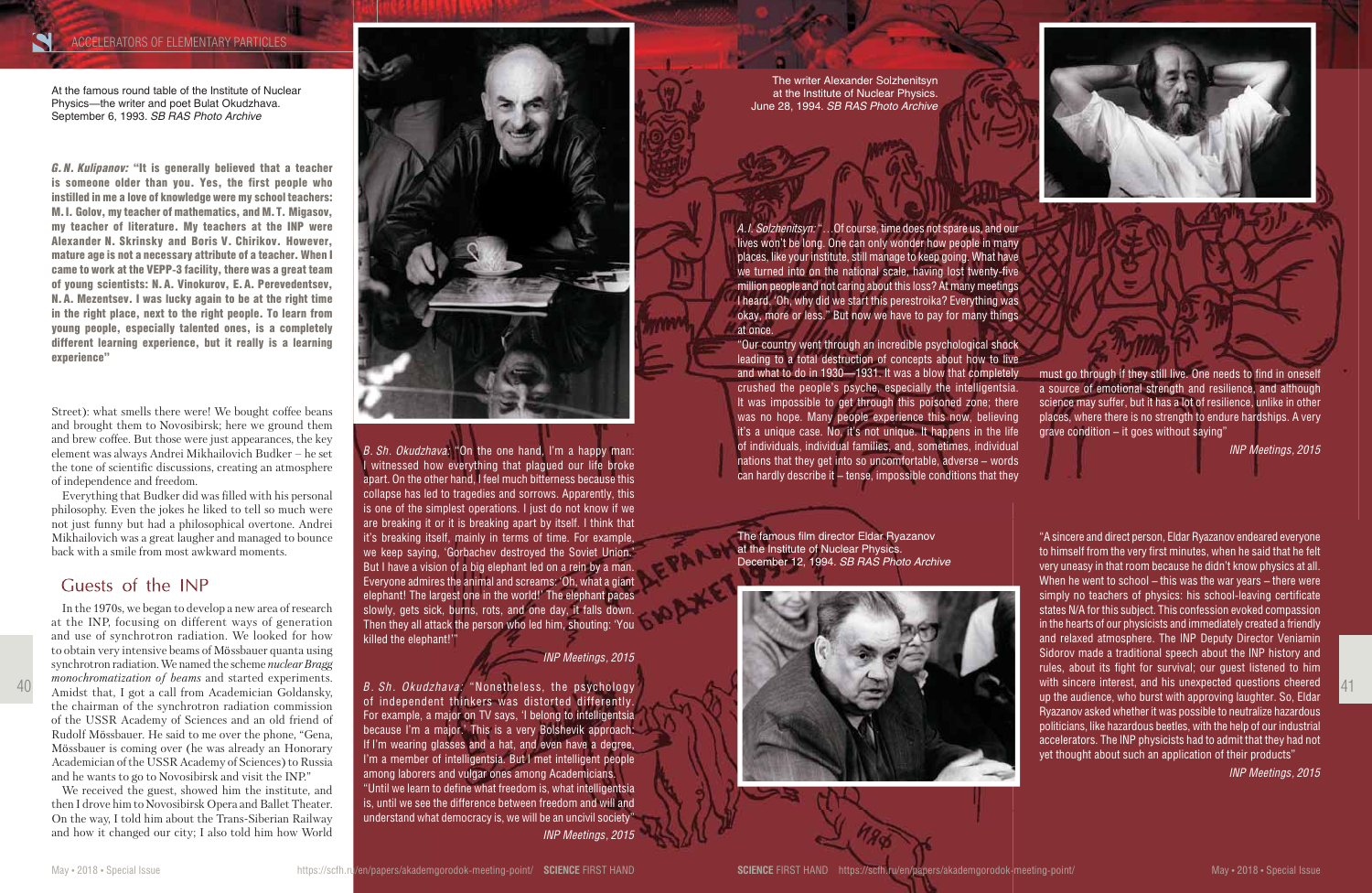*G. N. Kulipanov:* "You work all day at the facility; in the evening you go to the kindergarten, take your son home and then go back to work. There, you switch on VEP-1 and keep working until late at night. Now it seems unbelievable that one person was enough to operate the accelerator: you switch on the facility and beams start running. Now the colliders are so gigantic that they accelerate for another two or three days after being switched on. Not to mention that one person alone would never handle them"

War I, the revolution, and World War II influenced the development of Novosibirsk. Here I added that the theater we were heading to was built during World War II, and the first opera premiered on May 13, 1945. Here Mössbauer rounded his eyes and asked in amazement: "You (Russians) were so sure you would win that war that you built a theater instead of tanks and aircraft?" This story about the construction of the theater got him so deep under the skin that during his entire stay at us, he kept telling it to everyone, when he gave a lecture at NSU, when he raised a toast at a dinner party, etc.

The story of my acquaintance with the Nobel laureate and his acquaintance with Novosibirsk Opera and Ballet Theater had a continuation. But for the theater itself.

In 2003, Prime Minister Mikhail Kasyanov visited Novosibirsk. Our governor Viktor Tolokonsky had hopes about this visit, that he would obtain additional money for the restoration of the Opera and Ballet Theater. After visiting the theater, Tolokonsky brought Kasyanov to Akademgorodok. On the way through the forest from the Exhibition Center to *Dom Uchenykh* ('House of Scientists'), I told Kasyanov the story about the German scientist and his impressions. Then I said, "Mikhail Mikhailovich, how is it possible that today, when the situation in the country is not as catastrophic as during the war, the government cannot find money to restore our theater?" In the Fireplace Hall of *Dom Uchenykh*, I sat next to the Minister of Culture Mikhail Shvydkoy; he thanked me for telling that story at the right time, adding that he was confident in receiving the money. And Novosibirsk indeed got the funding to restore the theater.

 $42$  On June 28, 1994, Nobel laureate Alexander Solzhenitsyn and a currely of a long time (5—6 h). **On December 1, 1981, the Siberian Center for Synchrotron Radiation was** organized in order to coordinate the efforts directed to developing SR studies, using SR sources efficiently, and improving the quality of research. The center was based on the acceleration equipment and laboratories of the Budker Institute of Nuclear Physics SB RAS. In 1991, it was reorganized into the Siberian International Center for Synchrotron Radiation, an open laboratory for Russian and foreign organizations and individuals. In 2003, the first line of a free electron laser was put in operation. In 2005, the Center was renamed the Siberian Center for Synchrotron and Terahertz Radiation

1964 Generation<br>of the first colliding electron beams at VEP-1



On June 28, 1994, Nobel laureate Alexander Solzhenitsyn paid a visit to the INP. The writer was on his way from the United States, traveling along the Trans-Siberian Railway, making stops in every big city. We had a long round table discussion at the institute, talking about science, education, about Russia. I asked Solzhenitsyn why he decided to visit China. Could it be that he wanted to compare the Chinese version of the reforms with the Russian one? I also mentioned the social law stating that it was impossible to simultaneously reform the political and economic structures because, in my opinion, such a reform

At the INP, VEPP-3/VEPP-4 are used in the acceleration storage complex for SR generation, VEPP-3 being a booster (intermediate) accelerator for the VEPP-4 collider (*diagram on the right*). Acceleration occurs in the range of energy from 360 MeV to 2 GeV; in the storage mode the accelerator can hold beams with an energy of 2 GeV and a current of about 100 mA for a long time (5—6 h). It is in this mode that the work using SR is conducted. *Upper right:* the rectilinear part of the VEPP-3 storage ring

VEP-1, the first colliding beam accelerator, designed at the INP in 1964, had only two rings with a radius as small as 43 cm. However, its interaction energy was equivalent to that of the classical accelerator of 100 billion eV. None of the facilities of that time could generate such energy

1979 Launch<br>of the VEPP-4





electron–positron collider



#### ACCELERATORS OF ELEMENTARY PARTICLES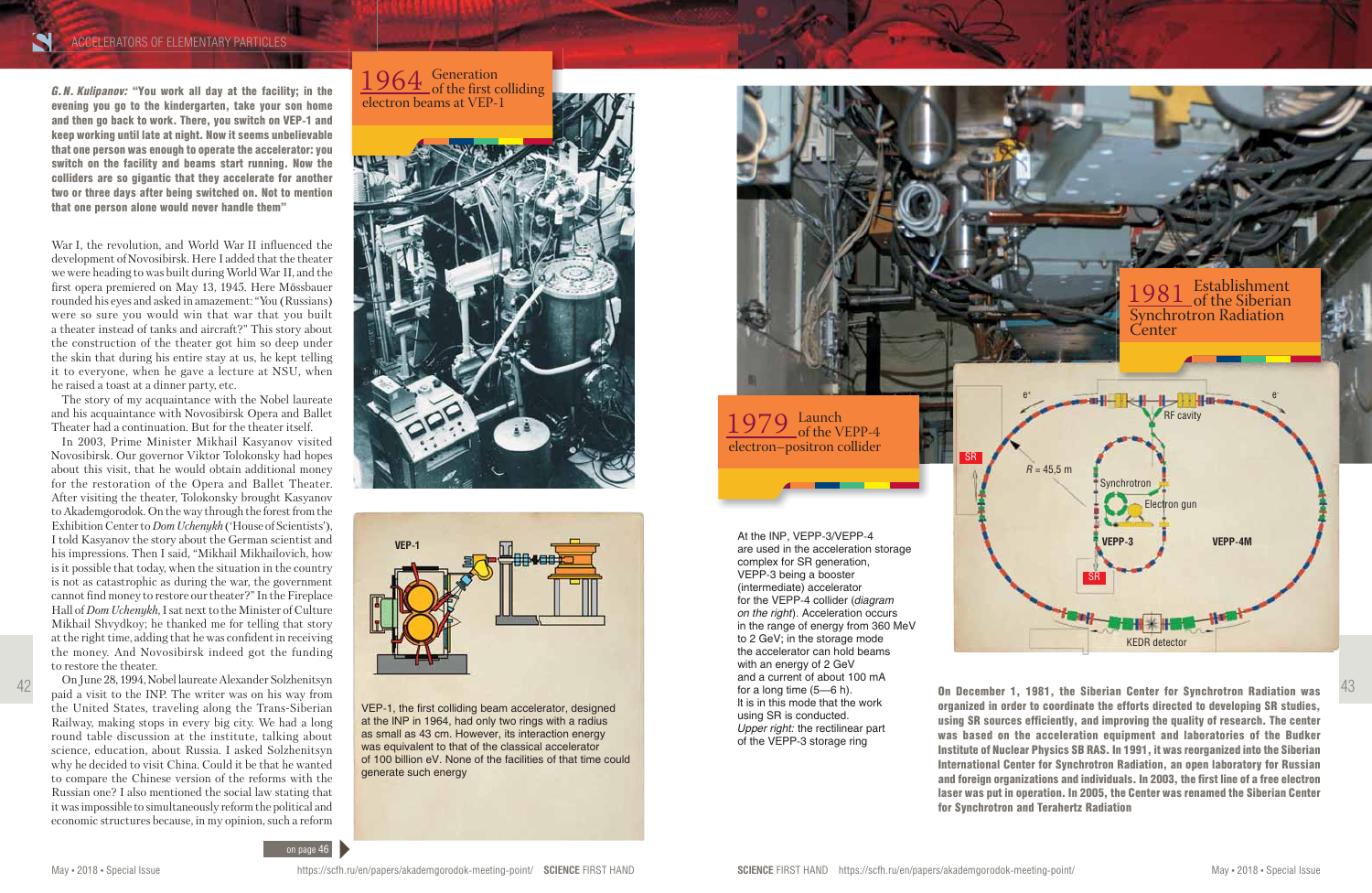45

In the bunker for SR from the VEPP-3 storage ring, the work is organized as in a famous Russian fairy tale: the more, the merrier. In an experimental hall there are ten user stations located in an area that is only 90 m<sup>2</sup>; so, the room is overflowing with equipment. *Upper right:* the unique first station Detonation, which consists of an explosion chamber and a detecting unit, where it is possible to operate with explosives weighing up to 50 g

This is the living history of accelerator physics: the B-4 booster synchrotron in which there occurs initial acceleration of electron (positron) beams to the injection energy (360 MeV) into the VEPP-3 storage ring. It is likely to be the only "antique" working synchrotron in the world

#### SR AT THE INP: TODAY

At present, the Siberian Center for Synchrotron and Terahertz Radiation has 12 SR stations and 4 terahertz radiation stations. The major aims and tasks of the center are fundamental and applied studies in physics, chemistry (including catalysis), biology, medicine, ecology, geology, materials science, and also the development of new methods and technologies as well as the creation of new specialized radiation sources and experimental stations.

## $2017$  Operation<br>of 12 SR fasilities and 4 terahertz radiation

However, the INP in the SR world is not just a participant: the Institute is also an active developer. The INP is practically a monopolist in producing superconducting wigglers (multipolar magnets generating a sign-variable periodic magnetic field), which are installed in rectilinear spaces of electron storage rings to increase radiation intensity. Novosibirsk physicists and engineers control the whole production cycle of these complex devices: from designing and manufacturing to testing and assembly on site. All over the world, from Australia to Brazil and North America, more than 20 wigglers made in Novosibirsk are currently in use. The INP researchers have developed, produced, and installed superconducting devices practically in all world SR centers, including Spring-8 (Japan), ELETTRA (Italy), CLS (Canada), synchrotrons in Brazil and Australia, and the only Russian specialized SR source at the Kurchatov Institute in Moscow.

At present, the research group dealing with wigglers is engaged in producing undulators, i. e. superconducting devices with a large number of poles and a low magnetic field. In contrast to wigglers, in undulators the radiation from separate poles is coherent, which provides monochromatic radiation with a substantially higher spectral brightness. All modern centers are interested in these devices. For instance, there is a tentative agreement on collaboration in this field with DLS (United Kingdom)





44